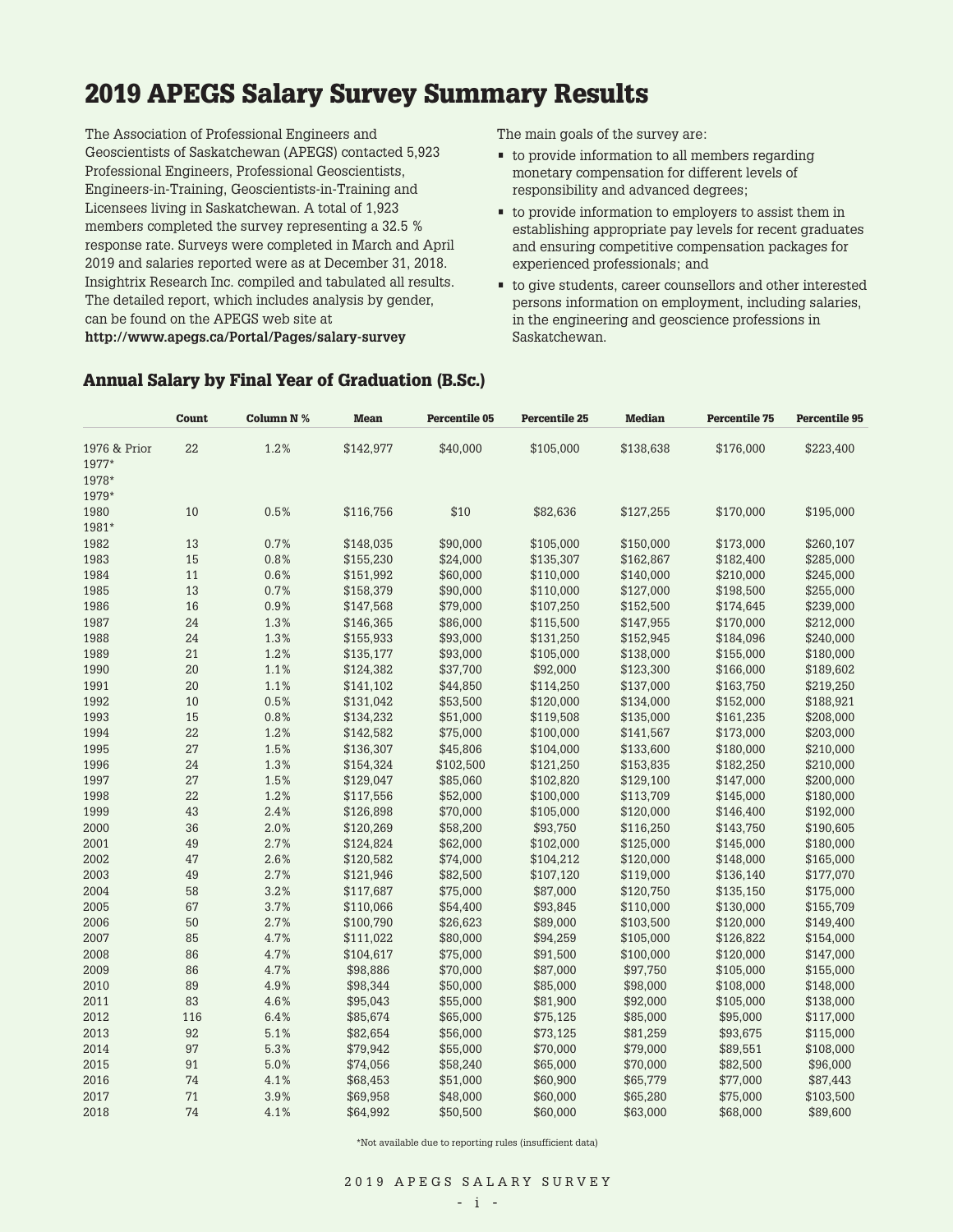### **Annual Salary by Designation**

|                          | Count | Column $N$ % | <b>Mean</b> | Percentile 05 | Percentile 25 | <b>Median</b> | <b>Percentile 75</b> | <b>Percentile 95</b> |
|--------------------------|-------|--------------|-------------|---------------|---------------|---------------|----------------------|----------------------|
|                          |       |              |             |               |               |               |                      |                      |
| P.Eng.                   | 1,172 | 64.3%        | \$118,403   | \$75,000      | \$92,699      | \$110,000     | \$138,000            | \$188,921            |
| P.Geo.                   | 85    | 4.7%         | \$121,628   | \$71,760      | \$92,000      | \$115,000     | \$150,000            | \$190,000            |
| P.Eng. and P.Geo         | 16    | 0.9%         | \$122,715   | \$82,500      | \$96,375      | \$108,550     | \$146,500            | \$196,000            |
| Engineering License      | 14    | 0.8%         | \$113,360   | \$62,000      | \$86,794      | \$107,500     | \$130,000            | \$170,000            |
| Engineer-in-Training     | 501   | 27.5%        | \$72,365    | \$50,000      | \$62,400      | \$69,600      | \$80,000             | \$104,000            |
| Geoscientist-in-Training | 34    | 1.9%         | \$85,906    | \$50,000      | \$73,000      | \$82,500      | \$96,000             | \$138,000            |
| Geo Licensee*            |       |              |             |               |               |               |                      |                      |

# **Annual Salary by Discipline**

|                    | Count | Column N % | <b>Mean</b> | Percentile 05 | <b>Percentile 25</b> | <b>Median</b> | <b>Percentile 75</b> | <b>Percentile 95</b> |
|--------------------|-------|------------|-------------|---------------|----------------------|---------------|----------------------|----------------------|
| Ag/Forestry        | 47    | 2.6%       | \$100,033   | \$60,000      | \$72,000             | \$85,000      | \$112,000            | \$200,000            |
| Biolog/Biomed*     |       |            |             |               |                      |               |                      |                      |
| Chem/Ceramic/Metal | 83    | 4.6%       | \$105,590   | \$58,500      | \$80,000             | \$95,680      | \$135,000            | \$179,000            |
| Civil              | 389   | 21.4%      | \$99,212    | \$58,000      | \$73,065             | \$94,000      | \$115,000            | \$169,800            |
| Elec/Eng Physics   | 262   | 14.4%      | \$107,617   | \$62,000      | \$82,000             | \$100,423     | \$131,000            | \$165,000            |
| Environmental      | 132   | 7.2%       | \$97,119    | \$56,000      | \$73,836             | \$92,700      | \$112,863            | \$164,580            |
| Geo/Mining/Petro   | 188   | 10.3%      | \$117,427   | \$66,000      | \$88,125             | \$106,000     | \$142,375            | \$200,000            |
| Geosciences        | 95    | 5.2%       | \$108,462   | \$63,750      | \$84,000             | \$101,000     | \$130,000            | \$170,000            |
| Mech/Ind           | 409   | 22.4%      | \$106,849   | \$58,000      | \$77,900             | \$100,000     | \$128,000            | \$183,547            |
| Software Eng       | 38    | 2.1%       | \$91,237    | \$56,100      | \$74,200             | \$84.750      | \$95.540             | \$160,000            |
| Other              | 172   | 9.4%       | \$107,153   | \$50,000      | \$75,850             | \$101,000     | \$129,225            | \$190,000            |

# **Annual Salary by Function**

|                        | Count | <b>Column N %</b> | <b>Mean</b> | Percentile 05 | <b>Percentile 25</b> | <b>Median</b> | <b>Percentile 75</b> | Percentile 95 |
|------------------------|-------|-------------------|-------------|---------------|----------------------|---------------|----------------------|---------------|
| Corp Mgmt              | 138   | 7.6%              | \$153.215   | \$95,000      | \$120,000            | \$147,000     | \$173,000            | \$255,000     |
| Project/Op Mgmt        | 681   | 37.4%             | \$111,330   | \$63,000      | \$85,000             | \$104,000     | \$135,000            | \$180,000     |
| Project Admin          | 45    | 2.5%              | \$88,424    | \$58,000      | \$67,000             | \$85,000      | \$102,000            | \$143,000     |
| Design                 | 389   | 21.3%             | \$89,324    | \$56,000      | \$70,000             | \$84,420      | \$102,000            | \$142,500     |
| Research/Planning      | 124   | 6.8%              | \$94,207    | \$42,000      | \$73,250             | \$88,729      | \$120,000            | \$150,000     |
| Inspec/Quality Control | 52    | 2.9%              | \$83,389    | \$50,000      | \$65,104             | \$76,000      | \$98,584             | \$158,000     |
| Operating/Maintenance  | 151   | 8.3%              | \$106,501   | \$62,400      | \$83,135             | \$103,500     | \$125,000            | \$153,384     |
| Teaching               | 27    | 1.5%              | \$140,373   | \$81,900      | \$93,000             | \$146,400     | \$181,383            | \$217,000     |
| Marketing/Sales        | 23    | 1.3%              | \$84,200    | \$41,000      | \$60,000             | \$82,500      | \$104,000            | \$122,166     |
| Reg Approvals          | 66    | 3.6%              | \$91,713    | \$64,600      | \$79,000             | \$90,000      | \$100,750            | \$130,000     |
| Exploration            | 44    | 2.4%              | \$98,104    | \$62,376      | \$75,140             | \$91,500      | \$109,000            | \$170,000     |
| Other                  | 82    | 4.5%              | \$96,972    | \$45,900      | \$65,000             | \$92,971      | \$120,000            | \$161,500     |

\*Not available due to reporting rules (insufficient data)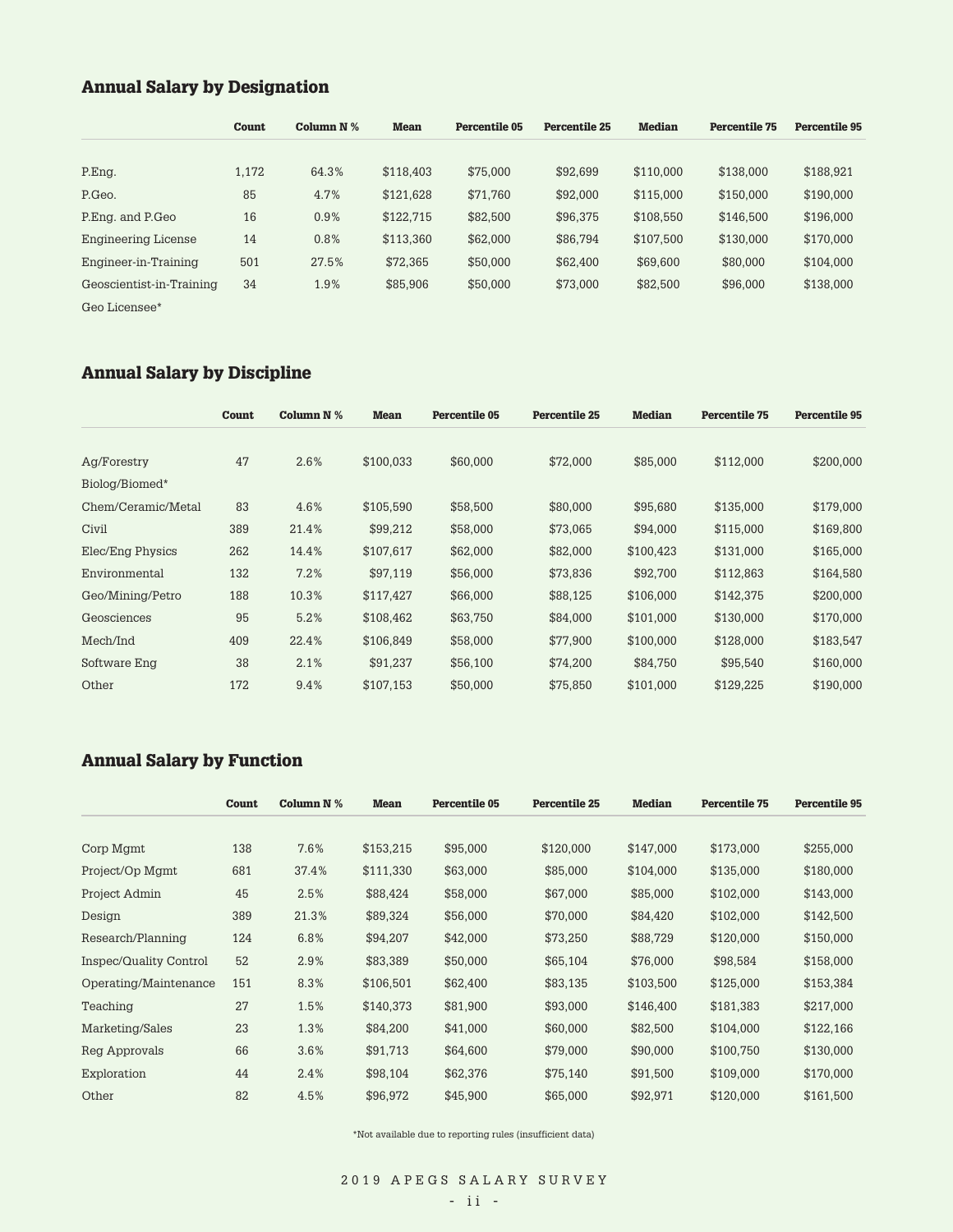### **Annual Salary by Industry**

|                           | Count | Column $N$ % | <b>Mean</b> | Percentile 05 | Percentile 25 | <b>Median</b> | <b>Percentile 75</b> | Percentile 95 |
|---------------------------|-------|--------------|-------------|---------------|---------------|---------------|----------------------|---------------|
|                           |       |              |             |               |               |               |                      |               |
| Consulting                | 434   | 23.8%        | \$100.384   | \$58,000      | \$71.760      | \$93.406      | \$120,000            | \$179.000     |
| Resource Oil & Gas        | 94    | 5.2%         | \$108.739   | \$63,000      | \$85,000      | \$99,900      | \$130,000            | \$172.000     |
| Resource Except Oil & Gas | 289   | 15.9%        | \$121.249   | \$73,000      | \$95,000      | \$115,000     | \$142.500            | \$200.000     |
| Procurement/Construction  | 146   | 8.0%         | \$96,018    | \$58,000      | \$72,000      | \$87,000      | \$110.000            | \$160,000     |
| Manufacture Durables      | 187   | 10.3%        | \$88,920    | \$55,000      | \$65.211      | \$83,000      | \$103.950            | \$159,000     |
| Manufacture Non-Durables  | 61    | 3.3%         | \$120.719   | \$58,200      | \$91,000      | \$107.100     | \$144.000            | \$187.500     |
| Service For Profit        | 37    | 2.0%         | \$89.692    | \$56,000      | \$70.720      | \$84,000      | \$100.645            | \$155,000     |
| Service Not For Profit    | 157   | 8.6%         | \$99.420    | \$62,500      | \$80,000      | \$95,500      | \$112.000            | \$152.955     |
| Utilities                 | 270   | 14.8%        | \$112.932   | \$64,000      | \$85,500      | \$109.710     | \$136.140            | \$175,000     |
| Educational Services      | 60    | 3.3%         | \$121.460   | \$29.650      | \$84.299      | \$98.962      | \$167.318            | \$223.080     |
| Agriculture and Forestry  | 24    | 1.3%         | \$91.244    | \$52,000      | \$68,088      | \$79.250      | \$101.500            | \$165,000     |
| Other                     | 63    | 3.5%         | \$96.778    | \$50,000      | \$72,000      | \$92,000      | \$120,000            | \$155,000     |

### **Annual Salary by Degrees**

|                   | Count | Column $N$ % | <b>Mean</b> | Percentile 05 | Percentile 25 | Median    | Percentile 75 | <b>Percentile 95</b> |
|-------------------|-------|--------------|-------------|---------------|---------------|-----------|---------------|----------------------|
|                   |       |              |             |               |               |           |               |                      |
| Bachelor's Degree | 1279  | 70.2%        | \$102.152   | \$58,000      | \$75,000      | \$95,000  | \$120,000     | \$170,000            |
| $\cdots$          | 177   | 9.7%         | \$111.041   | \$63,000      | \$86,000      | \$104.000 | \$135,000     | \$180,000            |
| Master's Degree   | 266   | 14.6%        | \$108.737   | \$56,000      | \$80,000      | \$99.774  | \$130,000     | \$187.500            |
| $\cdots$          | 25    | 1.4%         | \$121.239   | \$53,500      | \$87,000      | \$104.000 | \$154.000     | \$243.202            |
| Doctorate Degree  | 75    | 4.1%         | \$127.624   | \$47,000      | \$87,000      | \$131.800 | \$165,000     | \$206.873            |

# **Annual Salary by Experience**

|               | <b>Count</b> | Column N % | <b>Mean</b> | Percentile 05 | <b>Percentile 25</b> | <b>Median</b> | <b>Percentile 75</b> | <b>Percentile 95</b> |
|---------------|--------------|------------|-------------|---------------|----------------------|---------------|----------------------|----------------------|
| $<$ 1 year    | 79           | 4.3%       | \$70,260    | \$50,000      | \$59,000             | \$64,604      | \$73,000             | \$123,800            |
| 1 year        | 37           | 2.0%       | \$64.882    | \$24.000      | \$56.100             | \$65,000      | \$72,100             | \$100,000            |
| 1.5 years     | 67           | 3.7%       | \$68.649    | \$48,000      | \$60,000             | \$65,000      | \$78,500             | \$105,000            |
| 2 years       | 79           | 4.3%       | \$72.665    | \$51.000      | \$62,000             | \$68,000      | \$81.476             | \$110.000            |
| 3 years       | 106          | 5.8%       | \$76,113    | \$58,000      | \$65,000             | \$72,000      | \$83,416             | \$106,600            |
| 4 years       | 104          | 5.7%       | \$78,725    | \$56,000      | \$68,625             | \$75,000      | \$87,617             | \$104,000            |
| 5 years       | 108          | 5.9%       | \$86,845    | \$63,000      | \$75,000             | \$84,000      | \$95,845             | \$125,000            |
| 6 years       | 113          | 6.2%       | \$87.444    | \$65,000      | \$75,800             | \$84,000      | \$94,000             | \$118,000            |
| 7-8 years     | 192          | 10.5%      | \$96.439    | \$70,720      | \$85,000             | \$95,070      | \$105,000            | \$130,000            |
| 9-10 years    | 167          | 9.2%       | \$104,248   | \$75,000      | \$89,482             | \$100,000     | \$114,686            | \$151,000            |
| $11-12$ years | 153          | 8.4%       | \$114.019   | \$76,764      | \$96,900             | \$114.500     | \$130,000            | \$154,000            |
| $13-14$ years | 111          | 6.1%       | \$118,096   | \$86,000      | \$102,000            | \$115,000     | \$132,000            | \$160,000            |
| $15-17$ years | 130          | 7.1%       | \$133.386   | \$83,000      | \$110.000            | \$128.250     | \$154.000            | \$190.000            |
| 18-20 years   | 98           | 5.4%       | \$131.574   | \$83,000      | \$105.800            | \$126.995     | \$146.400            | \$210,000            |
| $21-24$ years | 86           | 4.7%       | \$144.005   | \$86,000      | \$117.000            | \$145,000     | \$170,000            | \$206,500            |
| $25+$ years   | 192          | 10.5%      | \$150,667   | \$87,000      | \$120,000            | \$150,000     | \$173,750            | \$240,000            |

### **Annual Salary by Sector**

|                | Count | Column $N\%$ | Mean      | <b>Percentile 05</b> | <b>Percentile 25</b> | <b>Median</b> | <b>Percentile 75</b> | <b>Percentile 95</b> |
|----------------|-------|--------------|-----------|----------------------|----------------------|---------------|----------------------|----------------------|
| Public Sector  | 603   | 100.0%       | \$106.574 | \$62,500             | \$81.229             | \$99,800      | \$125,000            | \$175,000            |
| Private Sector | .205  | 100.0%       | \$105.938 | \$57,000             | \$75,000             | \$96,563      | \$126,900            | \$180,000            |

# **Total Salary (full time positions)**

|                                   | Count | Column $N\%$ | <b>Mean</b>            | Percentile 05        | Percentile 25        | <b>Median</b>         | <b>Percentile 75</b>   | Percentile 95          |
|-----------------------------------|-------|--------------|------------------------|----------------------|----------------------|-----------------------|------------------------|------------------------|
| Base Salary<br>Salary incl. bonus | L.822 | 95.8%        | \$105.287<br>\$127.247 | \$58.182<br>\$61,000 | \$78,000<br>\$84.840 | \$97.500<br>\$110,000 | \$126,000<br>\$154,000 | \$179,000<br>\$251.200 |

\*Not available due to reporting rules (insufficient data)